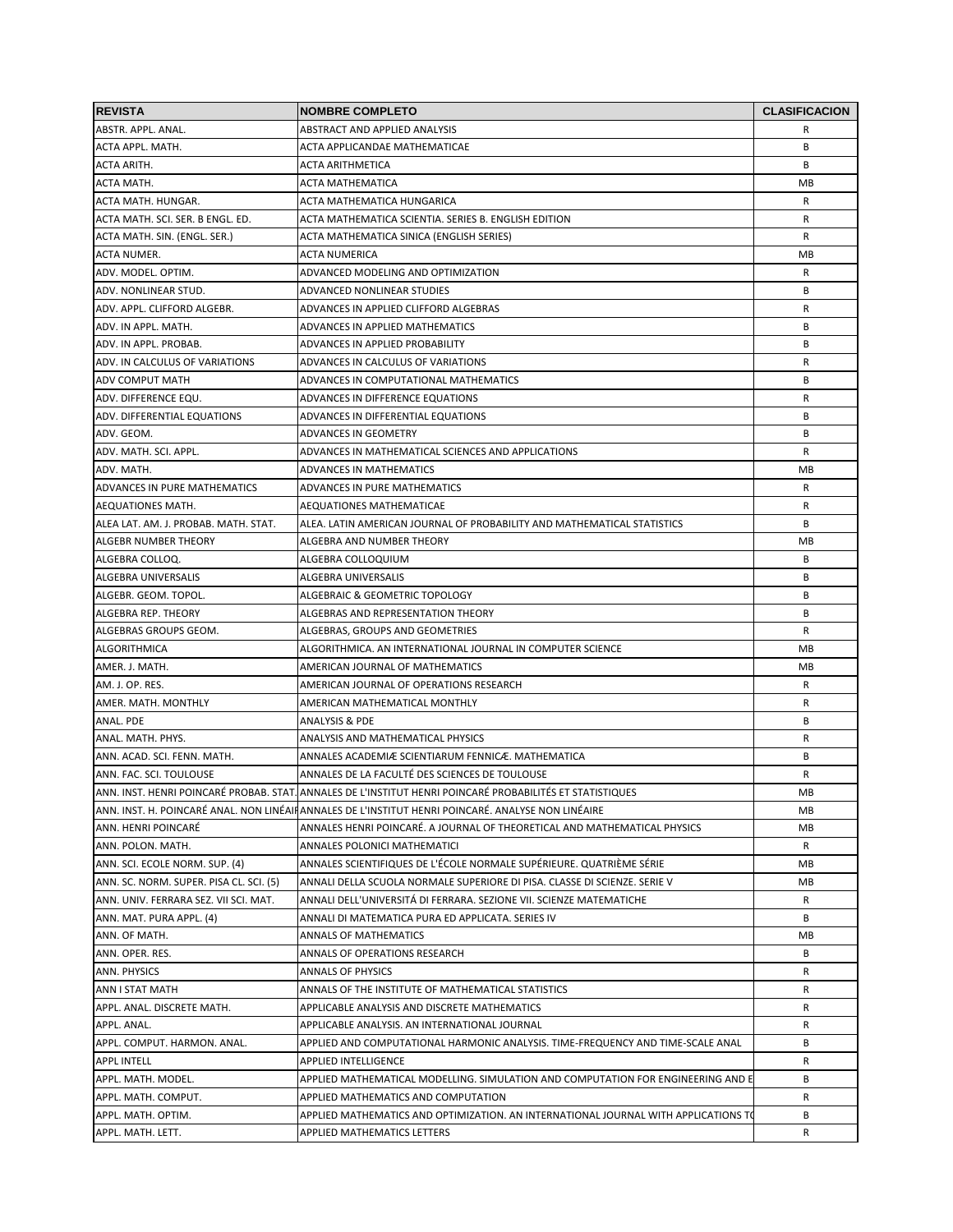| APPL. NUMER. MATH.                  | APPLIED NUMERICAL MATHEMATICS. AN IMACS JOURNAL                                                                                | B  |
|-------------------------------------|--------------------------------------------------------------------------------------------------------------------------------|----|
| APPL. OPTIM.                        | APPLIED OPTIMIZATION                                                                                                           | R  |
| APPL STOC. MOD. BUS. IND.           | APPLIED STOCHASTIC MODELS IN BUSINESS AND INDUSTRY                                                                             | R  |
| ARCH. MATH. (BASEL)                 | ARCHIV DER MATHEMATIK                                                                                                          | B  |
| ARCH. MATH. LOGIC                   | ARCHIVE FOR MATHEMATICAL LOGIC                                                                                                 | R  |
| ARCH. RATION. MECH. ANAL.           | ARCHIVE FOR RATIONAL MECHANICS AND ANALYSIS                                                                                    | MB |
| ARCH. COMPUT. METHODS ENG.          | ARCHIVES OF COMPUTATIONAL METHODS IN ENGINEERING. STATE OF THE ART REVIEWS                                                     | R  |
| ARCH. INEQUAL. APPL.                | ARCHIVES OF INEQUALITIES AND APPLICATIONS. AN INTERNATIONAL JOURNAL FOR THEORY AND A                                           | R  |
| ARK. MAT.                           | ARKIV FÖR MATEMATIK                                                                                                            | R  |
| ARS COMBIN.                         | ARS COMBINATORIA                                                                                                               | R  |
| ASIAN-EUR. J. MATH.                 | ASIAN-EUROPEAN JOURNAL OF MATHEMATICS                                                                                          | R  |
| ASTÉRISQUE                          | ASTÉRISQUE                                                                                                                     | MB |
| <b>ASTIN BULL.</b>                  | ASTIN BULLETIN. THE JOURNAL OF THE INTERNATIONAL ACTUARIAL ASSOCIATION                                                         | R  |
| ASYMPTOT. ANAL.                     | ASYMPTOTIC ANALYSIS                                                                                                            | B  |
|                                     | ATTI ACCAD. NAZ. LINCEI REND. LINCEI MAT ATTI DELLA ACCADEMIA NAZIONALE DEI LINCEI. RENDICONTI LINCEI. MATEMATICA E APPLICAZIO | R  |
| AUTOMATICA J. IFAC                  | AUTOMATICA. A JOURNAL OF IFAC, THE INTERNATIONAL FEDERATION OF AUTOMATIC CONTROL                                               | R  |
| <b>AXIOMATHES</b>                   | <b>AXIOMATHES</b>                                                                                                              | R  |
| <b>BAYESIAN ANAL.</b>               | <b>BAYESIAN ANALYSIS</b>                                                                                                       | MB |
| <b>BERNOULLI</b>                    | <b>BERNOULLI</b>                                                                                                               | MB |
| <b>BIOL CYBERN</b>                  | BIOLOGICAL CYBERNETICS: ADVANCES IN COMPUTATIONAL NEUROSCIENCE                                                                 | B  |
| BIOM. J.                            | <b>BIOMETRICAL JOURNAL</b>                                                                                                     | B  |
| <b>BIOMETRICS</b>                   | <b>BIOMETRICS</b>                                                                                                              | MB |
| <b>BIOMETRIKA</b>                   | <b>BIOMETRIKA</b>                                                                                                              | MB |
| <b>BIOSTATISTICS</b>                | <b>BIOSTATISTICS</b>                                                                                                           | B  |
| BIT                                 | BIT. NUMERICAL MATHEMATICS                                                                                                     | B  |
| <b>BMC SYSTEM BIOLOGY</b>           | <b>BMC SYSTEMS BIOLOGY</b>                                                                                                     | B  |
| BOL. SOC. PARANA. MAT. (3)          | BOLETIM DA SOCIEDADE PARANAENSE DE MATEMÁTICA. 3RD SÉRIE                                                                       | R  |
| BOL. SOC. ESP. MAT. APL. SE MA      | BOLETÍN DE LA SOCIEDAD ESPAÑOLA DE MATEMÁTICA APLICADA. SE MA                                                                  | R  |
| <b>B UNIONE MAT ITAL</b>            | BOLLETTINO DELLA UNIONE MATEMATICA ITALIANA                                                                                    | R  |
| BOUND. VALUE PROBL.                 | <b>BOUNDARY VALUE PROBLEMS</b>                                                                                                 | R  |
| BRAZ. J. PROBAB. STAT.              | BRAZILIAN JOURNAL OF PROBABILITY AND STATISTICS                                                                                | R  |
| BR. J. MATH. STAT. PSYCHOL.         | BRITISH JOURNAL OF MATHEMATICAL AND STATISTICAL PSYCHOLOGY                                                                     | R  |
| BULL. SOC. MATH. FRANCE             | BULLETIN DE LA SOCIÉTÉ MATHÉMATIQUE DE FRANCE                                                                                  | B  |
| <b>BULL. SCI. MATH.</b>             | <b>BULLETIN DES SCIENCES MATHÉMATIQUES</b>                                                                                     | R  |
|                                     | BULL. MATH. SOC. SCI. MATH. ROUMANIE (NBULLETIN MATHÉMATIQUE DE LA SOCIÉTÉ DES SCIENCES MATHÉMATIQUES DE ROUMANIE. NOU         | R  |
| <b>BULL. MATH. BIOL.</b>            | BULLETIN OF MATHEMATICAL BIOLOGY                                                                                               | B  |
| BULL, AUST, MATH, SOC.              | BULLETIN OF THE AUSTRALIAN MATHEMATICAL SOCIETY                                                                                | R  |
| BULL. BELG. MATH. SOC. SIMON STEVIN | BULLETIN OF THE BELGIAN MATHEMATICAL SOCIETY. SIMON STEVIN                                                                     | B  |
| BULL. BRAZ. MATH. SOC. (N.S.)       | BULLETIN OF THE BRAZILIAN MATHEMATICAL SOCIETY. NEW SERIES. BOLETIM DA SOCIEDADE BRA                                           | B  |
| BULL. INST. MATH. ACAD. SIN. (N.S.) | BULLETIN OF THE INSTITUTE OF MATHEMATICS. ACADEMIA SINICA. NEW SERIES                                                          | R  |
| BULL. LOND. MATH. SOC.              | BULLETIN OF THE LONDON MATHEMATICAL SOCIETY                                                                                    | MВ |
| CALCOLO                             | CALCOLO. A QUARTERLY ON NUMERICAL ANALYSIS AND THEORY OF COMPUTATION                                                           | B  |
|                                     | CALC. VAR. PARTIAL DIFFERENTIAL EQUATIO CALCULUS OF VARIATIONS AND PARTIAL DIFFERENTIAL EQUATIONS                              | МB |
| CANAD. J. MATH.                     | CANADIAN JOURNAL OF MATHEMATICS. JOURNAL CANADIEN DE MATHÉMATIQUES                                                             | В  |
| CELESTIAL MECH. DYNAM. ASTRONOM.    | CELESTIAL MECHANICS & DYNAMICAL ASTRONOMY. AN INTERNATIONAL JOURNAL OF SPACE DYNA                                              | R  |
| <b>CENT EUR J MATH</b>              | CENTRAL EUROPEAN JOURNAL OF MATHEMATICS                                                                                        | R  |
| <b>CHAOS SOLITONS FRACTALS</b>      | <b>CHAOS, SOLITONS &amp; FRACTALS</b>                                                                                          | R  |
| <b>CHJS</b>                         | CHILEAN JOURNAL OF STATISTICS                                                                                                  | R  |
| CIENCIA, DOCENCIA Y TECNOLOGÍA      | CIENCIA, DOCENCIA Y TECNOLOGÍA                                                                                                 | R  |
| <b>CLASSICAL QUANTUM GRAVITY</b>    | CLASSICAL AND QUANTUM GRAVITY                                                                                                  | В  |
| COLLOQ. MATH.                       | COLLOQUIUM MATHEMATICUM                                                                                                        | R  |
| <b>COMBINATORICA</b>                | COMBINATORICA. AN INTERNATIONAL JOURNAL ON COMBINATORICS AND THE THEORY OF COMPU                                               | MВ |
| COMBIN. PROBAB. COMPUT.             | COMBINATORICS, PROBABILITY AND COMPUTING                                                                                       | B  |
| COMMENT. MATH. HELV.                | COMMENTARII MATHEMATICI HELVETICI. A JOURNAL OF THE SWISS MATHEMATICAL SOCIETY                                                 | MB |
| COMM. ALGEBRA                       | COMMUNICATIONS IN ALGEBRA                                                                                                      | B  |
| COMM. ANAL. GEOM.                   | COMMUNICATIONS IN ANALYSIS AND GEOMETRY                                                                                        | В  |
| COMMUN. CONTEMP. MATH.              | COMMUNICATIONS IN CONTEMPORARY MATHEMATICS                                                                                     | В  |
| COMM. MATH. PHYS.                   | COMMUNICATIONS IN MATHEMATICAL PHYSICS                                                                                         | MВ |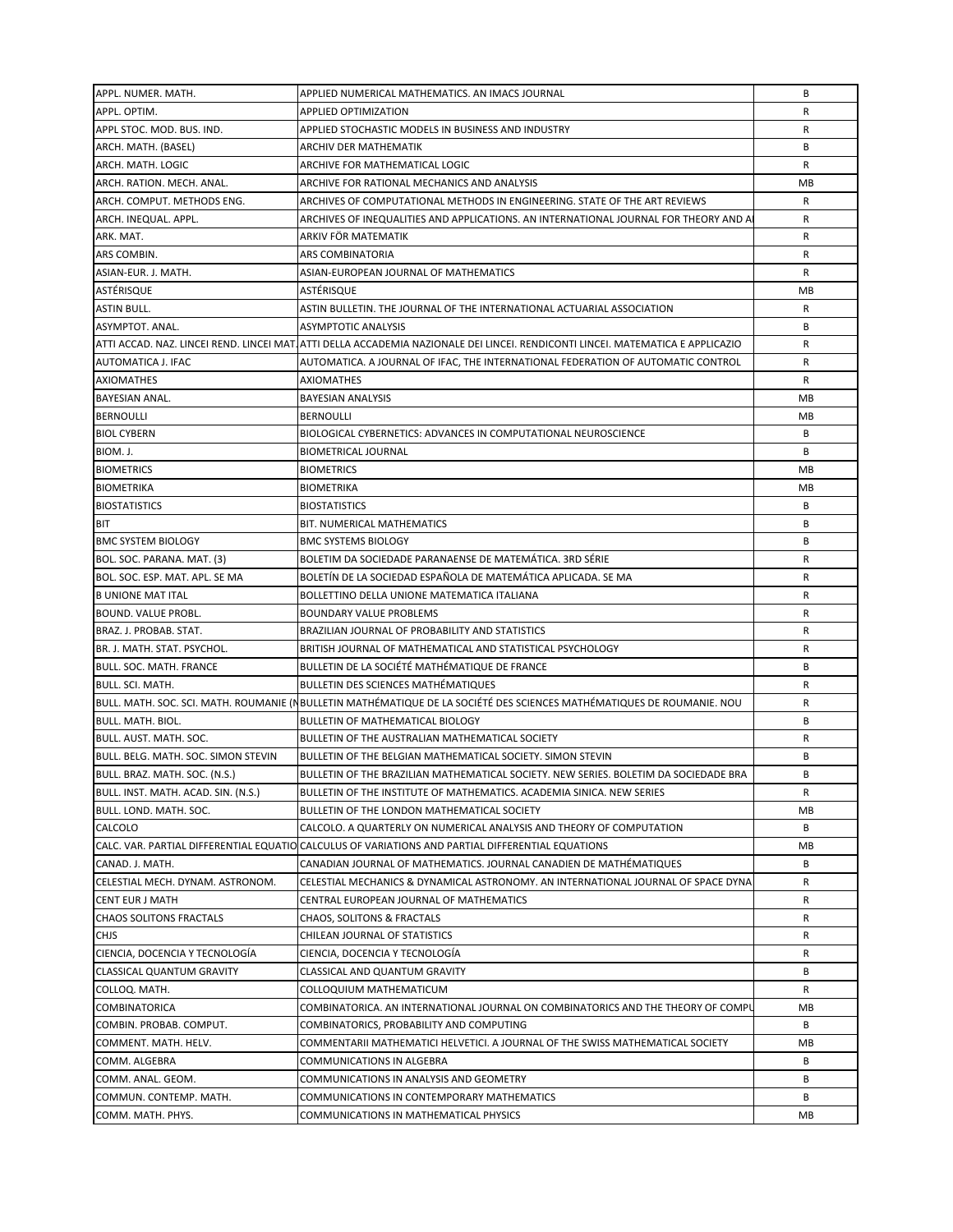| COMM. NUMER. METHODS ENGRG.                               | COMMUNICATIONS IN NUMERICAL METHODS IN ENGINEERING WITH BIOMEDICAL APPLICATIONS<br>/ INTERNATIONAL JOURNAL FOR NUMERICAL METHODS IN BIOMEDICAL ENGINEERING | R  |
|-----------------------------------------------------------|------------------------------------------------------------------------------------------------------------------------------------------------------------|----|
|                                                           | COMM. PARTIAL DIFFERENTIAL EQUATIONS COMMUNICATIONS IN PARTIAL DIFFERENTIAL EQUATIONS                                                                      | МB |
| <b>COMMUN STAT SIMULAT</b>                                | COMMUNICATIONS IN STATISTICS - SIMULATION AND COMPUTATION                                                                                                  | R  |
| COMM. STATIST. THEORY METHODS                             | COMMUNICATIONS IN STATISTICS. THEORY AND METHODS                                                                                                           | R  |
| COMM. APPL. NONLINEAR ANAL.                               | COMMUNICATIONS ON APPLIED NONLINEAR ANALYSIS                                                                                                               | R  |
| COMMUN. PURE APPL. ANAL.                                  | COMMUNICATIONS ON PURE AND APPLIED ANALYSIS                                                                                                                | B  |
| COMM. PURE APPL. MATH.                                    | COMMUNICATIONS ON PURE AND APPLIED MATHEMATICS                                                                                                             | МB |
| COMPLEX ANAL. OPER. THEORY                                | COMPLEX ANALYSIS AND OPERATOR THEORY                                                                                                                       | B  |
| <b>COMPLEX SYSTEMS</b>                                    | COMPLEX SYSTEMS                                                                                                                                            | R  |
| COMPLEX VAR. ELLIPTIC EQU.                                | COMPLEX VARIABLES AND ELLIPTIC EQUATIONS. AN INTERNATIONAL JOURNAL                                                                                         | B  |
| COMPLEX VAR. THEORY APPL.                                 | COMPLEX VARIABLES. THEORY AND APPLICATION. AN INTERNATIONAL JOURNAL                                                                                        | B  |
| COMPOS. MATH.                                             | COMPOSITIO MATHEMATICA                                                                                                                                     | МB |
| COMPTES RENDUS MATHEMATIQUE                               | <b>COMPTES RENDUS MATHEMATIQUE</b>                                                                                                                         | R  |
| COMPUT. APPL. MATH.                                       | COMPUTATIONAL & APPLIED MATHEMATICS                                                                                                                        | R  |
| COMPUT. COMPLEXITY                                        | COMPUTATIONAL COMPLEXITY                                                                                                                                   | R  |
| COMPUT. MECH.                                             | COMPUTATIONAL MECHANICS                                                                                                                                    | R  |
| COMPUT. METHODS APPL. MATH.                               | COMPUTATIONAL METHODS IN APPLIED MATHEMATICS                                                                                                               | R  |
| COMPUT. OPTIM. APPL.                                      | COMPUTATIONAL OPTIMIZATION AND APPLICATIONS. AN INTERNATIONAL JOURNAL                                                                                      | R  |
| COMPUT. STATIST.                                          | COMPUTATIONAL STATISTICS                                                                                                                                   | R  |
|                                                           | COMPUTATIONAL STATISTICS & DATA ANALYSIS                                                                                                                   | B  |
| COMPUT STAT DATA AN<br>COMPUT. METHODS APPL. MECH. ENGRG. | COMPUTER METHODS IN APPLIED MECHANICS AND ENGINEERING                                                                                                      | B  |
|                                                           |                                                                                                                                                            |    |
| <b>COMPUT. &amp; FLUIDS</b>                               | COMPUTERS & FLUIDS. AN INTERNATIONAL JOURNAL                                                                                                               | R  |
| COMPUTERS & INDUSTRIAL ENGINEERING                        | COMPUTERS & INDUSTRIAL ENGINEERING                                                                                                                         | R  |
| COMPUT. MATH. APPL.                                       | COMPUTERS & MATHEMATICS WITH APPLICATIONS. AN INTERNATIONAL JOURNAL                                                                                        | B  |
| <b>COMPUT OPER RES</b>                                    | COMPUTERS & OPERATIONS RESEARCH                                                                                                                            | B  |
| COMPUT. VIS. SCI.                                         | COMPUTING AND VISUALIZATION IN SCIENCE                                                                                                                     | R  |
| <b>CONFLUENTES MATH</b>                                   | <b>CONFLUENTES MATHEMATICI</b>                                                                                                                             | B  |
|                                                           | CONFORMAL GEOMETRY AND DYNAMICS                                                                                                                            | B  |
| <b>CONTEMPORARY MATHEMATICS</b>                           | CONTEMPORARY MATHEMATICS                                                                                                                                   | B  |
| <b>CONTROL CYBERN</b>                                     | CONTROL AND CYBERNETICS                                                                                                                                    | B  |
| <b>CUBO</b>                                               | CUBO. A MATHEMATICAL JOURNAL                                                                                                                               | R  |
| CZECHOSLOVAK MATH. J.                                     | CZECHOSLOVAK MATHEMATICAL JOURNAL                                                                                                                          | R  |
| DIFFERENTIAL INTEGRAL EQUATIONS                           | DIFFERENTIAL AND INTEGRAL EQUATIONS. AN INTERNATIONAL JOURNAL FOR THEORY & APPLICATI                                                                       | B  |
| DIFFER. EQU. DYN. SYST.                                   | DIFFERENTIAL EQUATIONS AND DYNAMICAL SYSTEMS                                                                                                               | R  |
| DIFFERENTIAL GEOM. APPL.                                  | DIFFERENTIAL GEOMETRY AND ITS APPLICATIONS                                                                                                                 | R  |
| DISCRETE COMPUT. GEOM.                                    | DISCRETE & COMPUTATIONAL GEOMETRY. AN INTERNATIONAL JOURNAL OF MATHEMATICS AND C                                                                           | МB |
| DISCRETE CONTIN. DYN. SYST.                               | DISCRETE AND CONTINUOUS DYNAMICAL SYSTEMS. SERIES A                                                                                                        | B  |
| DISCRETE CONTIN. DYN. SYST. SER. B                        | DISCRETE AND CONTINUOUS DYNAMICAL SYSTEMS. SERIES B. A JOURNAL BRIDGING MATHEMATIC                                                                         | В  |
| DISCRETE APPL. MATH.                                      | DISCRETE APPLIED MATHEMATICS. THE JOURNAL OF COMBINATORIAL ALGORITHMS, INFORMATICS                                                                         | B  |
| <b>DISCRETE MATH.</b>                                     | <b>DISCRETE MATHEMATICS</b>                                                                                                                                | В  |
| DISCRETE MATH. THEOR. COMPUT. SCI.                        | DISCRETE MATHEMATICS & THEORETICAL COMPUTER SCIENCE. DMTCS.                                                                                                | R  |
| <b>DISCRETE OPTIM.</b>                                    | DISCRETE OPTIMIZATION                                                                                                                                      | B  |
| DUKE MATH. J.                                             | DUKE MATHEMATICAL JOURNAL                                                                                                                                  | МB |
| DYNAM. SYSTEMS APPL.                                      | DYNAMIC SYSTEMS AND APPLICATIONS                                                                                                                           | R  |
| <b>LECT NOTES MATH</b>                                    | DYNAMICAL SYSTEMS                                                                                                                                          | B  |
| DYNAM SYST                                                | DYNAMICAL SYSTEMS AN INTERNATIONAL JOURNAL                                                                                                                 | В  |
|                                                           | DYN. CONTIN. DISCRETE IMPULS. SYST. SER. DYNAMICS OF CONTINUOUS, DISCRETE & IMPULSIVE SYSTEMS. SERIES A. MATHEMATICAL ANALY                                | R  |
| ECOLOGICAL MODELLING                                      | ECOLOGICAL MODELLING                                                                                                                                       | R  |
| <b>ECONOMETRICA</b>                                       | ECONOMETRICA. JOURNAL OF THE ECONOMETRIC SOCIETY                                                                                                           | МB |
| <b>ECONOM. THEORY</b>                                     | <b>ECONOMIC THEORY</b>                                                                                                                                     | B  |
| ELECTRON. COMMUN. PROBAB.                                 | ELECTRONIC COMMUNICATIONS IN PROBABILITY                                                                                                                   | B  |
| ELECTRON. J. COMBIN.                                      | ELECTRONIC JOURNAL OF COMBINATORICS                                                                                                                        | В  |
| ELECTRON. J. DIFFERENTIAL EQUATIONS                       | ELECTRONIC JOURNAL OF DIFFERENTIAL EQUATIONS                                                                                                               | R  |
| ELECTRON. J. LINEAR ALGEBRA                               | ELECTRONIC JOURNAL OF LINEAR ALGEBRA                                                                                                                       | R  |
| ELECTRON. J. PROBAB.                                      | ELECTRONIC JOURNAL OF PROBABILITY                                                                                                                          | MВ |
| ELECTRON. J. QUAL. THEORY DIFFER. EQU.                    | ELECTRONIC JOURNAL OF QUALITATIVE THEORY OF DIFFERENTIAL EQUATIONS                                                                                         | R  |
| ELECTRON. J. STAT.                                        | ELECTRONIC JOURNAL OF STATISTICS                                                                                                                           | MВ |
| ELECTRON. TRANS. NUMER. ANAL.                             | ELECTRONIC TRANSACTIONS ON NUMERICAL ANALYSIS                                                                                                              | В  |
|                                                           |                                                                                                                                                            |    |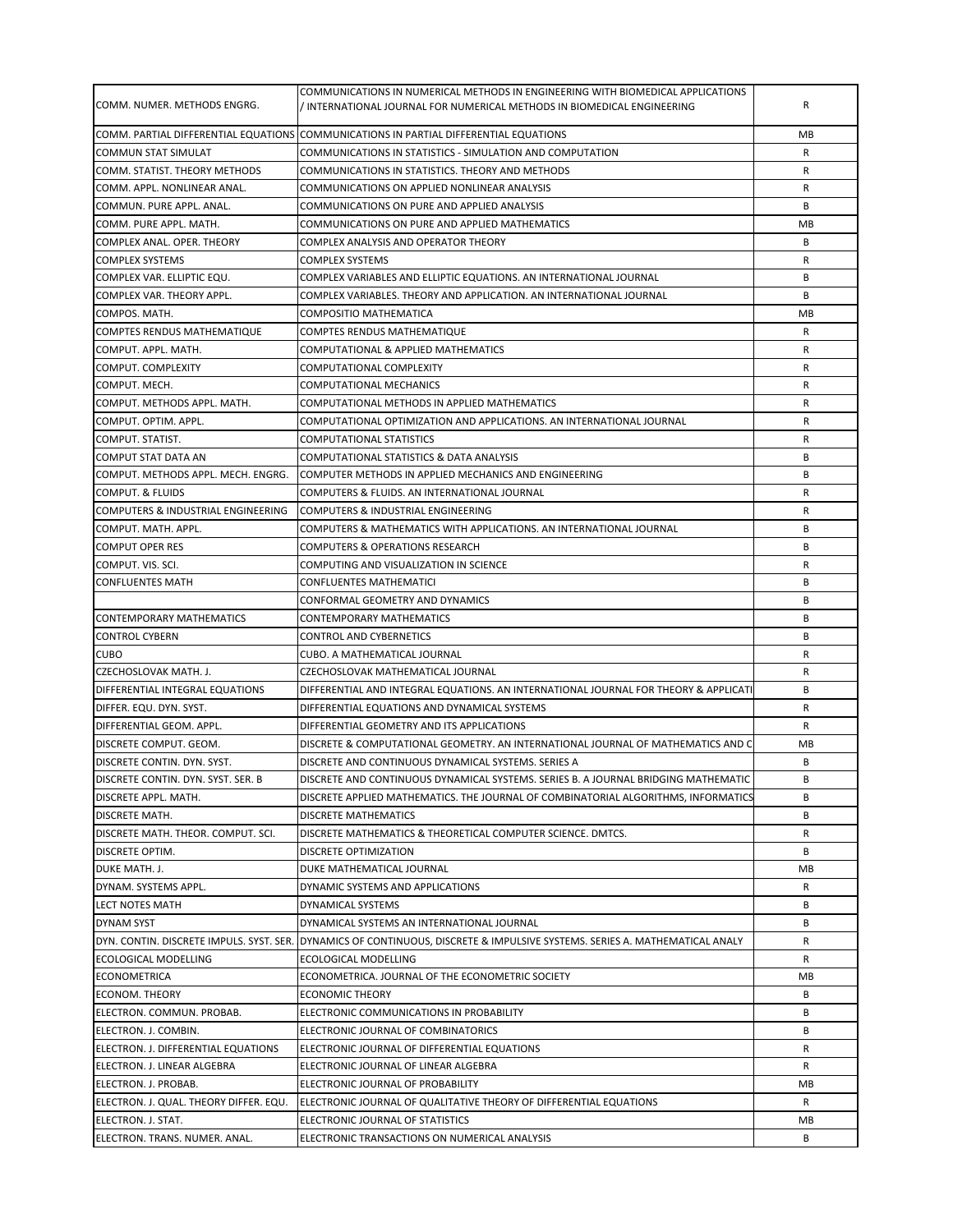| ENG. ANAL. BOUND. ELEM.                    | ENGINEERING ANALYSIS WITH BOUNDARY ELEMENTS                                                                                 | В  |
|--------------------------------------------|-----------------------------------------------------------------------------------------------------------------------------|----|
| <b>ENG OPTIMIZ</b>                         | <b>ENGINEERING OPTIMIZATION</b>                                                                                             | B  |
| <b>ENVIRON MODELL SOFTW</b>                | ENVIRONMENTAL MODELLING & SOFTWARE                                                                                          | B  |
| <b>ENVIRONMETRICS</b>                      | <b>ENVIRONMETRICS</b>                                                                                                       | B  |
| <b>ERGODIC THEORY DYNAM. SYSTEMS</b>       | ERGODIC THEORY AND DYNAMICAL SYSTEMS                                                                                        | МB |
| <b>ESAIM PROC.</b>                         | <b>ESAIM PROCEEDINGS</b>                                                                                                    | R  |
| ESAIM CONTROL OPTIM. CALC. VAR.            | ESAIM. CONTROL, OPTIMISATION AND CALCULUS OF VARIATIONS                                                                     | B  |
| ESAIM MATH. MODEL. NUMER. ANAL.            | ESAIM. MATHEMATICAL MODELLING AND NUMERICAL ANALYSIS                                                                        | В  |
| <b>ESAIM-PROB. STAT</b>                    | ESAIM. PROBABILITY AND STATISTICS                                                                                           | В  |
| <b>ESTUDIOS PEDAGÓGICOS</b>                | <b>ESTUDIOS PEDAGÓGICOS</b>                                                                                                 | R  |
| EUROPEAN J. APPL. MATH.                    |                                                                                                                             | B  |
|                                            | EUROPEAN JOURNAL OF APPLIED MATHEMATICS                                                                                     |    |
| EUROPEAN J. COMBIN.                        | EUROPEAN JOURNAL OF COMBINATORICS                                                                                           | МB |
| EUROPEAN J. OPER. RES.                     | EUROPEAN JOURNAL OF OPERATIONAL RESEARCH                                                                                    | B  |
| EVOL. EQ. CONT. THEORY                     | EVOLUTION EQUATIONS AND CONTROL THEORY                                                                                      | R  |
| EXPERIMENT. MATH.                          | EXPERIMENTAL MATHEMATICS                                                                                                    | B  |
| <b>EXPERT SYST APPL</b>                    | <b>EXPERT SYSTEMS WITH APPLICATIONS</b>                                                                                     | B  |
| EXTRACTA MATH.                             | EXTRACTA MATHEMATICAE                                                                                                       | R  |
| FAR EAST J. DYN. SYST.                     | FAR EAST JOURNAL OF DYNAMICAL SYSTEMS                                                                                       | R  |
| FAR EAST J. THEOR. STAT.                   | FAR EAST JOURNAL OF THEORETICAL STATISTICS                                                                                  | R  |
| FINANCE STOCH.                             | <b>FINANCE AND STOCHASTICS</b>                                                                                              | R  |
| FIXED POINT THEORY APPL.                   | FIXED POINT THEORY AND APPLICATIONS                                                                                         | R  |
| FORUM MATH.                                | FORUM MATHEMATICUM                                                                                                          | В  |
| FORUM OF MATHEMATICS, SIGMA                | FORUM OF MATHEMATICS, SIGMA                                                                                                 | B  |
| FOUND. COMPUT. MATH.                       | FOUNDATIONS OF COMPUTATIONAL MATHEMATICS. THE JOURNAL OF THE SOCIETY FOR THE FOUN                                           | МB |
|                                            | FRACTIONAL CALCULUS AND APPLIED ANALY FRACTIONAL CALCULUS AND APPLIED ANALYSIS                                              | R  |
| FUNCT. DIFFER. EQU.                        | FUNCTIONAL DIFFERENTIAL EQUATIONS                                                                                           | R  |
| FUND. INFORM.                              | FUNDAMENTA INFORMATICAE                                                                                                     | R  |
| FUND. MATH.                                | FUNDAMENTA MATHEMATICAE                                                                                                     | B  |
| FUNKCIAL. EKVAC.                           | FUNKCIALAJ EKVACIOJ. SERIO INTERNACIA                                                                                       | R  |
| <b>FUZZY SETS AND SYSTEMS</b>              | FUZZY SETS AND SYSTEMS. AN INTERNATIONAL JOURNAL IN INFORMATION SCIENCE AND ENGINEE                                         | B  |
| <b>GEN. RELATIVITY GRAVITATION</b>         | <b>GENERAL RELATIVITY AND GRAVITATION</b>                                                                                   | R  |
| <b>GEOM. DEDICATA</b>                      | <b>GEOMETRIAE DEDICATA</b>                                                                                                  | B  |
| GEOM. FUNCT. ANAL.                         | <b>GEOMETRIC AND FUNCTIONAL ANALYSIS</b>                                                                                    | MВ |
| GEOM. TOPOL.                               | <b>GEOMETRY &amp; TOPOLOGY</b>                                                                                              | MB |
| <b>GEORGIAN MATH. J.</b>                   | <b>GEORGIAN MATHEMATICAL JOURNAL</b>                                                                                        | R  |
| GLASG. MATH. J.                            | <b>GLASGOW MATHEMATICAL JOURNAL</b>                                                                                         | R  |
|                                            |                                                                                                                             | R  |
| <b>GRAPHS COMBIN.</b><br>GROUPS GEOM. DYN. | <b>GRAPHS AND COMBINATORICS</b>                                                                                             | МB |
| HACET. J. MATH. STAT.                      | GROUPS, GEOMETRY, AND DYNAMICS                                                                                              |    |
|                                            | HACETTEPE JOURNAL OF MATHEMATICS AND STATISTICS                                                                             | R  |
| HOUSTON J. MATH.                           | HOUSTON JOURNAL OF MATHEMATICS                                                                                              | R  |
| <b>IEEE CONTR SYST MAG</b>                 | <b>IEEE CONTROL SYSTEMS MAGAZINE</b>                                                                                        | B  |
| IEEE T CONTR SYST T                        | IEEE TRANSACTIONS ON CONTROL SYSTEMS TECHNOLOGY                                                                             | В  |
| IEEE TRANS IND ELECTR                      | IEEE TRANSACTIONS ON INDUSTRIAL ELECTRONICS                                                                                 | В  |
| IEEE TRANS. AUTOMAT. CONTROL               | IEEE. TRANSACTIONS ON AUTOMATIC CONTROL                                                                                     | В  |
| IEEE/ACM T. COMPUT. BI.                    | IEEE/ACM TRANSACTIONS ON COMPUTATIONAL BIOLOGY AND BIOINFORMATICS (T-CBB)                                                   | В  |
| ILLINOIS J. MATH.                          | ILLINOIS JOURNAL OF MATHEMATICS                                                                                             | В  |
| IMA J. APPL. MATH.                         | IMA JOURNAL OF APPLIED MATHEMATICS                                                                                          | B  |
| IMA J. NUMER. ANAL.                        | IMA JOURNAL OF NUMERICAL ANALYSIS                                                                                           | МB |
| PROC. INDIAN ACAD. SCI. MATH. SCI.         | INDIAN ACADEMY OF SCIENCES. PROCEEDINGS. MATHEMATICAL SCIENCES                                                              | R  |
| INDIANA UNIV. MATH. J.                     | INDIANA UNIVERSITY MATHEMATICS JOURNAL                                                                                      | MВ |
|                                            | INFIN. DIMENS. ANAL. QUANTUM PROBAB. IINFINITE DIMENSIONAL ANALYSIS, QUANTUM PROBABILITY AND RELATED TOPICS                 | R  |
| INFORM. AND COMPUT.                        | INFORMATION AND COMPUTATION                                                                                                 | МB |
| INFORM. PROCESS. LETT.                     | INFORMATION PROCESSING LETTERS                                                                                              | R  |
| INFORM. SCI.                               | INFORMATION SCIENCES. AN INTERNATIONAL JOURNAL                                                                              | R  |
| INTEGRAL EQUATIONS OPERATOR THEORY         | INTEGRAL EQUATIONS AND OPERATOR THEORY                                                                                      | B  |
| INT J ALGEBR COMPUT                        | INTERNATIONAL JOURNAL OF ALGEBRA AND COMPUTATION                                                                            | B  |
| INTERNAT. J. NUMER. METHODS ENGRG.         | INTERNATIONAL JOURNAL FOR NUMERICAL METHODS IN ENGINEERING                                                                  | В  |
| INTERNAT. J. NUMER. METHODS FLUIDS         | INTERNATIONAL JOURNAL FOR NUMERICAL METHODS IN FLUIDS                                                                       | R  |
|                                            | INTERNAT. J. BIFUR. CHAOS APPL. SCI. ENGRINTERNATIONAL JOURNAL OF BIFURCATION AND CHAOS IN APPLIED SCIENCES AND ENGINEERING | R  |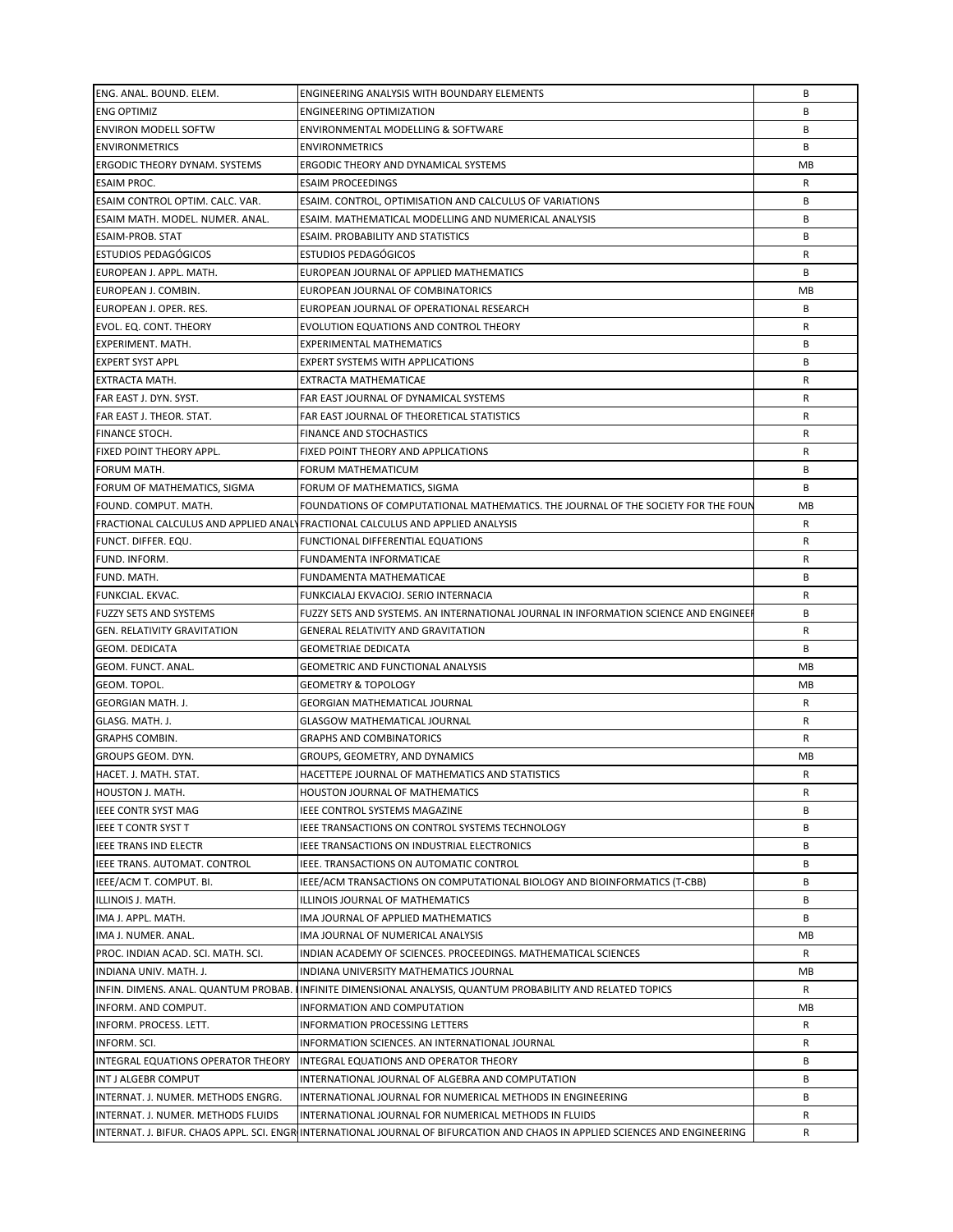| INT J CONTROL                     | INTERNATIONAL JOURNAL OF CONTROL                                                                                   | R  |
|-----------------------------------|--------------------------------------------------------------------------------------------------------------------|----|
| INT. J. EVOL. EQU.                | INTERNATIONAL JOURNAL OF EVOLUTION EQUATIONS                                                                       | R  |
| INTERNAT. J. GAME THEORY          | INTERNATIONAL JOURNAL OF GAME THEORY                                                                               | B  |
| INT. J. GEOM. METH. MODERN PHYS.  | INTERNATIONAL JOURNAL OF GEOMETRIC METHODS MODERN PHYSICS                                                          | R  |
| INT. J. MATH. GAME THEORY ALGEBRA | INTERNATIONAL JOURNAL OF MATHEMATICS, GAME THEORY, AND ALGEBRA                                                     | R  |
| INT. J. MOD. OPTIM.               | INTERNATIONAL JOURNAL OF MODELING AND OPTIMIZATION                                                                 | R  |
| INT. J. NUMBER THEORY             | INTERNATIONAL JOURNAL OF NUMBER THEORY                                                                             | B  |
| INT. J. NUMER. ANAL. MODEL.       | INTERNATIONAL JOURNAL OF NUMERICAL ANALYSIS AND MODELING                                                           | R  |
| INT. J. OPT.                      | INTERNATIONAL JOURNAL OF OPTIMIZATION: THEORY, METHODS, APPLICATIONS INTEGRACION                                   | R  |
| INTERNAT. J. QUANTUM CHEM.        | INTERNATIONAL JOURNAL OF QUANTUM CHEMISTRY                                                                         | R  |
| INT J ROBUST NONLIN               | INTERNATIONAL JOURNAL OF ROBUST AND NONLINEAR CONTROL                                                              | B  |
| INTERNAT. J. THEORET. PHYS.       | INTERNATIONAL JOURNAL OF THEORETICAL PHYSICS                                                                       | R  |
|                                   | INTERNAT. J. UNCERTAIN. FUZZINESS KNOW INTERNATIONAL JOURNAL OF UNCERTAINTY, FUZZINESS AND KNOWLEDGE-BASED SYSTEMS | R  |
| INTERNAT. MATH. RES. NOTICES      | INTERNATIONAL MATHEMATICS RESEARCH NOTICES                                                                         | MB |
| INT. TRANS. OP. RES.              | INTERNATIONAL TRANSACTIONS IN OPERATIONAL RESEARCH                                                                 | R  |
| <b>INVENT. MATH.</b>              | INVENTIONES MATHEMATICAE                                                                                           | МB |
| INV. PROBL. IMAGING               | INVERSE PROBLEMS AND IMAGING                                                                                       | В  |
| <b>INVERSE PROBL SCI EN</b>       | INVERSE PROBLEMS IN SCIENCE AND ENGINEERING                                                                        | B  |
| <b>INVERSE PROBLEMS</b>           | INVERSE PROBLEMS. AN INTERNATIONAL JOURNAL ON THE THEORY AND PRACTICE OF INVERSE PRO                               | МB |
| <b>ISRAEL J. MATH.</b>            | <b>ISRAEL JOURNAL OF MATHEMATICS</b>                                                                               | MВ |
|                                   |                                                                                                                    |    |
| J. ANAL. MATH.                    | JOURNAL D'ANALYSE MATHÉMATIQUE                                                                                     | MВ |
| J. SOC. FRANCAISE STAT.           | JOURNAL DE LA SOCIETE FRANCAISE DE STATISTIQUE                                                                     | R  |
| J. MATH. PURES APPL. (9)          | JOURNAL DE MATHÉMATIQUES PURES ET APPLIQUÉES. NEUVIÈME SÉRIE                                                       | MB |
| J. REINE ANGEW. MATH.             | JOURNAL FÜR DIE REINE UND ANGEWANDTE MATHEMATIK. [CRELLE'S JOURNAL]                                                | МB |
| J. ALGEBRA                        | JOURNAL OF ALGEBRA                                                                                                 | МB |
| J. ALGEBRA APPL.                  | JOURNAL OF ALGEBRA AND ITS APPLICATIONS                                                                            | B  |
| J. ALGEBRAIC COMBIN.              | JOURNAL OF ALGEBRAIC COMBINATORICS. AN INTERNATIONAL JOURNAL                                                       | B  |
| J. ALGEBRAIC GEOM.                | JOURNAL OF ALGEBRAIC GEOMETRY                                                                                      | МB |
| J. APPL. PROBAB.                  | JOURNAL OF APPLIED PROBABILITY                                                                                     | B  |
| J APPL PROBAB. STAT               | JOURNAL OF APPLIED PROBABILITY AND STATISTICS                                                                      | R  |
| J. APPL. STAT.                    | JOURNAL OF APPLIED STATISTICS                                                                                      | R  |
| J. APPROX. THEORY                 | JOURNAL OF APPROXIMATION THEORY                                                                                    | B  |
| JOURNAL OF CHEMOMETRICS           | JOURNAL OF CHEMOMETRICS                                                                                            | B  |
| J. COMB. OPTIM.                   | JOURNAL OF COMBINATORIAL OPTIMIZATION                                                                              | B  |
| J. COMBIN. THEORY SER. A          | JOURNAL OF COMBINATORIAL THEORY. SERIES A                                                                          | МB |
| J. COMBIN. THEORY SER. B          | JOURNAL OF COMBINATORIAL THEORY. SERIES B                                                                          | MВ |
| J. COMPLEXITY                     | JOURNAL OF COMPLEXITY                                                                                              | R  |
| J. COMPUT. ACOUST.                | JOURNAL OF COMPUTATIONAL ACOUSTICS                                                                                 | R  |
| J. COMPUT. APPL. MATH.            | JOURNAL OF COMPUTATIONAL AND APPLIED MATHEMATICS                                                                   | B  |
| J. COMPUT. GRAPH. STATIST.        | JOURNAL OF COMPUTATIONAL AND GRAPHICAL STATISTICS                                                                  | MВ |
| J. COMPUT. PHYS.                  | JOURNAL OF COMPUTATIONAL PHYSICS                                                                                   | В  |
| J. COMPUT. SYSTEM SCI.            | JOURNAL OF COMPUTER AND SYSTEM SCIENCES                                                                            | МB |
| J. CONTEMP. MATH. ANAL.           | JOURNAL OF CONTEMPORARY MATHEMATICAL ANALYSIS                                                                      | В  |
| J. CONVEX ANAL.                   | JOURNAL OF CONVEX ANALYSIS                                                                                         | В  |
| J. DATA. SCI.                     | JOURNAL OF DATA SCIENCE                                                                                            | R  |
| J. DIFFERENCE EQU. APPL.          | JOURNAL OF DIFFERENCE EQUATIONS AND APPLICATIONS                                                                   | R  |
| J. DIFFERENTIAL EQUATIONS         | JOURNAL OF DIFFERENTIAL EQUATIONS                                                                                  | МB |
| J. DIFFERENTIAL GEOM.             | JOURNAL OF DIFFERENTIAL GEOMETRY                                                                                   | МB |
| J. DISCRETE ALGORITHMS            | JOURNAL OF DISCRETE ALGORITHMS                                                                                     | R  |
| J. DYN. CONTROL SYST.             | JOURNAL OF DYNAMICAL AND CONTROL SYSTEMS                                                                           | R  |
| J. DYNAM. DIFFERENTIAL EQUATIONS  | JOURNAL OF DYNAMICS AND DIFFERENTIAL EQUATIONS                                                                     | B  |
| J ECONOMETRICS                    | JOURNAL OF ECONOMETRICS                                                                                            | В  |
| J. ELASTICITY                     | JOURNAL OF ELASTICITY. THE PHYSICAL AND MATHEMATICAL SCIENCE OF SOLIDS                                             | R  |
| J. ENGRG. MATH.                   | JOURNAL OF ENGINEERING MATHEMATICS                                                                                 | R  |
| J ENVIRON MANAGE                  | JOURNAL OF ENVIRONMENTAL MANAGEMENT                                                                                | R  |
| J. EVOL. EQU.                     | JOURNAL OF EVOLUTION EQUATIONS                                                                                     | В  |
| J. FIXED POINT THEORY APPL.       | JOURNAL OF FIXED POINT THEORY AND APPLICATIONS                                                                     | R  |
| J. FORECAST.                      | JOURNAL OF FORECASTING                                                                                             | В  |
|                                   | JOURNAL OF FRACTIONAL CALCULUS AND ALJOURNAL OF FRACTIONAL CALCULUS AND APPLICATIONS                               | R  |
|                                   |                                                                                                                    |    |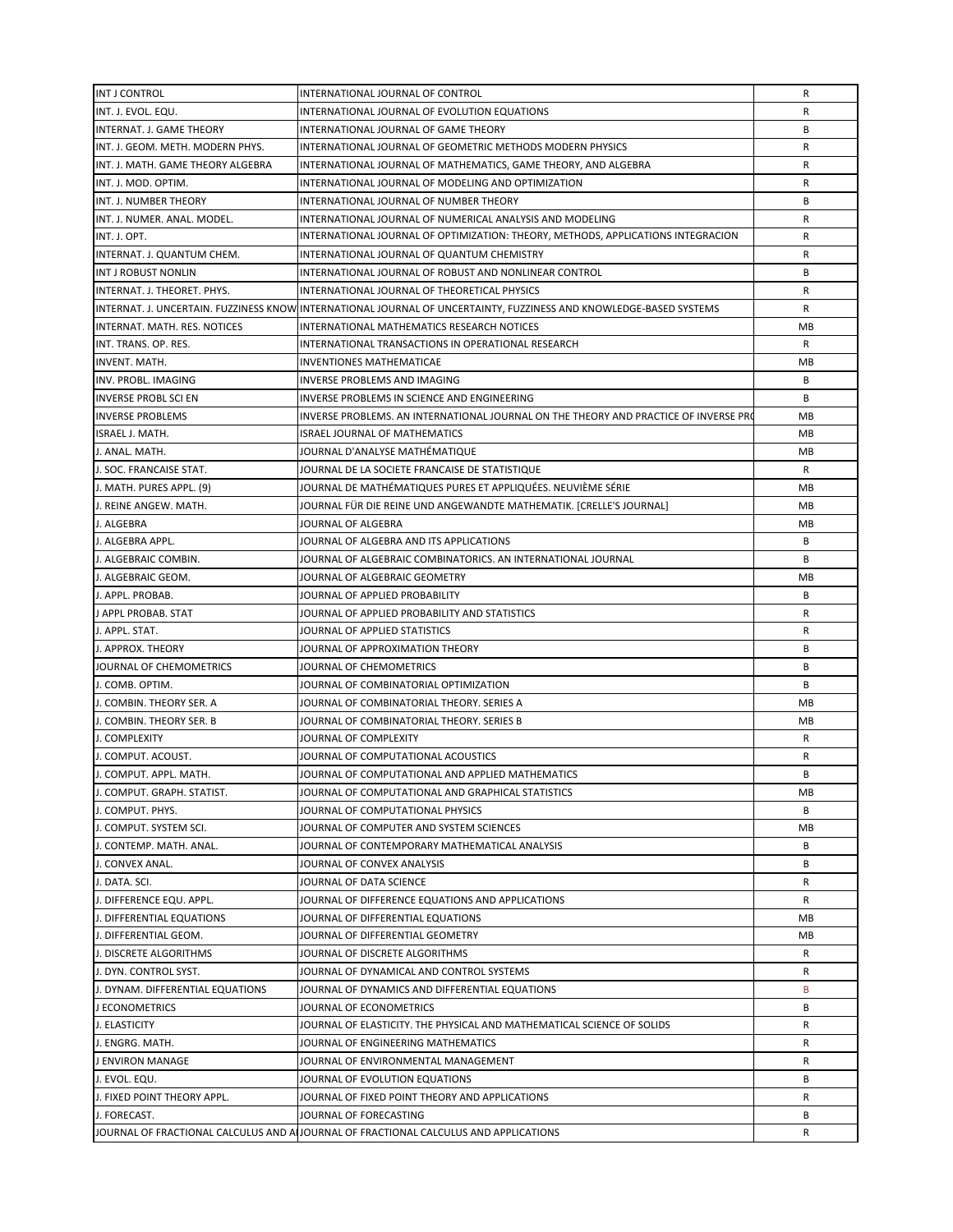| J. FUNCT. ANAL.                         | JOURNAL OF FUNCTIONAL ANALYSIS                                                          | MB |
|-----------------------------------------|-----------------------------------------------------------------------------------------|----|
| J. GEOM. ANAL.                          | JOURNAL OF GEOMETRIC ANALYSIS                                                           | MВ |
| JOURNAL OF GEOMETRIC MECHANIC           | JOURNAL OF GEOMETRIC MECHANIC                                                           | R  |
| J. GEOM. PHYSICS                        | JOURNAL OF GEOMETRY AND PHYSICS                                                         | R  |
| J. GLOBAL OPTIM.                        | JOURNAL OF GLOBAL OPTIMIZATION. AN INTERNATIONAL JOURNAL DEALING WITH THEORETICAL A     | B  |
| J. GRAPH THEORY                         | JOURNAL OF GRAPH THEORY                                                                 | МB |
| <b>J. GROUP THEORY</b>                  | JOURNAL OF GROUP THEORY                                                                 | B  |
| J IND MAN OPTIM                         | JOURNAL OF INDUSTRIAL AND MANAGEMENT OPTIMIZATION                                       | B  |
| J. INEQUAL. APPL.                       | JOURNAL OF INEQUALITIES AND APPLICATIONS                                                | R  |
| J. INTEGRAL EQUATIONS APPL.             | JOURNAL OF INTEGRAL EQUATIONS AND APPLICATIONS                                          | B  |
| J. INVERSE ILL-POSED PROBL.             | JOURNAL OF INVERSE AND ILL-POSED PROBLEMS                                               | B  |
| J. KNOT THEORY RAMIFICATIONS            | JOURNAL OF KNOT THEORY AND ITS RAMIFICATIONS                                            | В  |
| J. LIE THEORY                           | JOURNAL OF LIE THEORY                                                                   | B  |
| J. MACH. LEARN. RES.                    | JOURNAL OF MACHINE LEARNING RESEARCH (JMLR)                                             | B  |
| J. MATH. ANAL. APPL.                    | JOURNAL OF MATHEMATICAL ANALYSIS AND APPLICATIONS                                       | B  |
| J. MATH. BIOL.                          | JOURNAL OF MATHEMATICAL BIOLOGY                                                         | МB |
| J. MATH. PHYS.                          | JOURNAL OF MATHEMATICAL PHYSICS                                                         | В  |
|                                         |                                                                                         | R  |
| J MATH STAT                             | JOURNAL OF MATHEMATICS AND STATISTICS                                                   |    |
| J. MOD. DYN.                            | JOURNAL OF MODERN DYNAMICS                                                              | МB |
| J MULTIVARIATE ANAL                     | JOURNAL OF MULTIVARIATE ANALYSIS                                                        | MВ |
| J. NONLINEAR CONVEX ANAL.               | JOURNAL OF NONLINEAR AND CONVEX ANALYSIS. AN INTERNATIONAL JOURNAL                      | В  |
| J. NONLINEAR MATH. PHYS.                | JOURNAL OF NONLINEAR MATHEMATICAL PHYSICS                                               | В  |
| J. NONLINEAR SCI.                       | JOURNAL OF NONLINEAR SCIENCE                                                            | R  |
| J NONPARAMETR STAT                      | JOURNAL OF NONPARAMETRIC STATISTICS                                                     | В  |
| J. NUMBER THEORY                        | JOURNAL OF NUMBER THEORY                                                                | МB |
| J. OPERATOR THEORY                      | JOURNAL OF OPERATOR THEORY                                                              | B  |
| J. OPTIM. THEORY APPL.                  | JOURNAL OF OPTIMIZATION THEORY AND APPLICATIONS                                         | МB |
| J. PARTIAL DIFFER. EQU.                 | JOURNAL OF PARTIAL DIFFERENTIAL EQUATIONS                                               | R  |
| J. PHYS. A                              | JOURNAL OF PHYSICS. A. MATHEMATICAL AND THEORETICAL                                     | B  |
| J. PURE APPL. ALGEBRA                   | JOURNAL OF PURE AND APPLIED ALGEBRA                                                     | МB |
| J. SCI. COMPUT.                         | JOURNAL OF SCIENTIFIC COMPUTING                                                         | B  |
| J. SOUND VIBRATION                      | JOURNAL OF SOUND AND VIBRATION                                                          | R  |
| <b>J. SPECTR. THEORY</b>                | JOURNAL OF SPECTRAL THEORY                                                              | B  |
| J. STAT. COMPUT. SIMUL.                 | JOURNAL OF STATISTICAL COMPUTATION AND SIMULATION                                       | B  |
| J. STAT. MECH. THEOR. EXP               | JOURNAL OF STATISTICAL MECHANICS-THEORY AND EXPERIMENT                                  | R  |
| J. STATIST. PHYS.                       | JOURNAL OF STATISTICAL PHYSICS                                                          | B  |
| <b>J STAT PLAN INFER</b>                | JOURNAL OF STATISTICAL PLANNING AND INFERENCE                                           | В  |
| J STAT SOFTW                            | JOURNAL OF STATISTICAL SOFTWARE                                                         | B  |
| J. STAT. THEOR. APPL.                   | JOURNAL OF STATISTICAL THEORY AND APPLICATION                                           | R  |
| J. SYMBOLIC LOGIC                       | JOURNAL OF SYMBOLIC LOGIC                                                               | В  |
| J. ACM                                  | JOURNAL OF THE ACM                                                                      | MВ |
| J. AMER. MATH. SOC.                     | JOURNAL OF THE AMERICAN MATHEMATICAL SOCIETY                                            | МB |
| J. AMER. STATIST. ASSOC.                | JOURNAL OF THE AMERICAN STATISTICAL ASSOCIATION                                         | МB |
| J. EUR. MATH. SOC. (JEMS)               | JOURNAL OF THE EUROPEAN MATHEMATICAL SOCIETY (JEMS)                                     | МB |
| J. INST. MATH. JUSSIEU                  | JOURNAL OF THE INSTITUTE OF MATHEMATICS OF JUSSIEU. JIMJ. JOURNAL DE L'INSTITUT DE MATH | R  |
|                                         |                                                                                         |    |
| J. KOREAN STATIST. SOC.                 | JOURNAL OF THE KOREAN STATISTICAL SOCIETY                                               | R  |
| J. LOND. MATH. SOC. (2)                 | JOURNAL OF THE LONDON MATHEMATICAL SOCIETY. SECOND SERIES                               | МB |
| J. MATH. SOC. JAPAN                     | JOURNAL OF THE MATHEMATICAL SOCIETY OF JAPAN                                            | В  |
| J OPER RES SOC                          | JOURNAL OF THE OPERATIONAL RESEARCH SOCIETY                                             | B  |
| J. ROY. STATIST. SOC. SER. A            | JOURNAL OF THE ROYAL STATISTICAL SOCIETY. SERIES A. STATISTICS IN SOCIETY               | B  |
| J. R. STAT. SOC. SER. B STAT. METHODOL. | JOURNAL OF THE ROYAL STATISTICAL SOCIETY. SERIES B. STATISTICAL METHODOLOGY             | MВ |
| J. R. STAT. SOC. SER. C. APPL. STAT.    | JOURNAL OF THE ROYAL STATISTICAL SOCIETY. SERIES C. APPLIED STATISTICS                  | В  |
| J. THEORET. BIOL.                       | JOURNAL OF THEORETICAL BIOLOGY                                                          | В  |
| J. THEORET. PROBAB.                     | JOURNAL OF THEORETICAL PROBABILITY                                                      | B  |
| J. TIME SERIES ANAL.                    | JOURNAL OF TIME SERIES ANALYSIS                                                         | B  |
| J. TOPOL.                               | JOURNAL OF TOPOLOGY                                                                     | МB |
| J. TOPOL. ANAL.                         | JOURNAL OF TOPOLOGY AND ANALYSIS                                                        | R  |
| INDAG. MATH. (N.S.)                     | KONINKLIJKE NEDERLANDSE AKADEMIE VAN WETENSCHAPPEN. INDAGATIONES MATHEMATICAE           | B  |
| <b>KYBERNETIKA (PRAGUE)</b>             | KYBERNETIKA                                                                             | R  |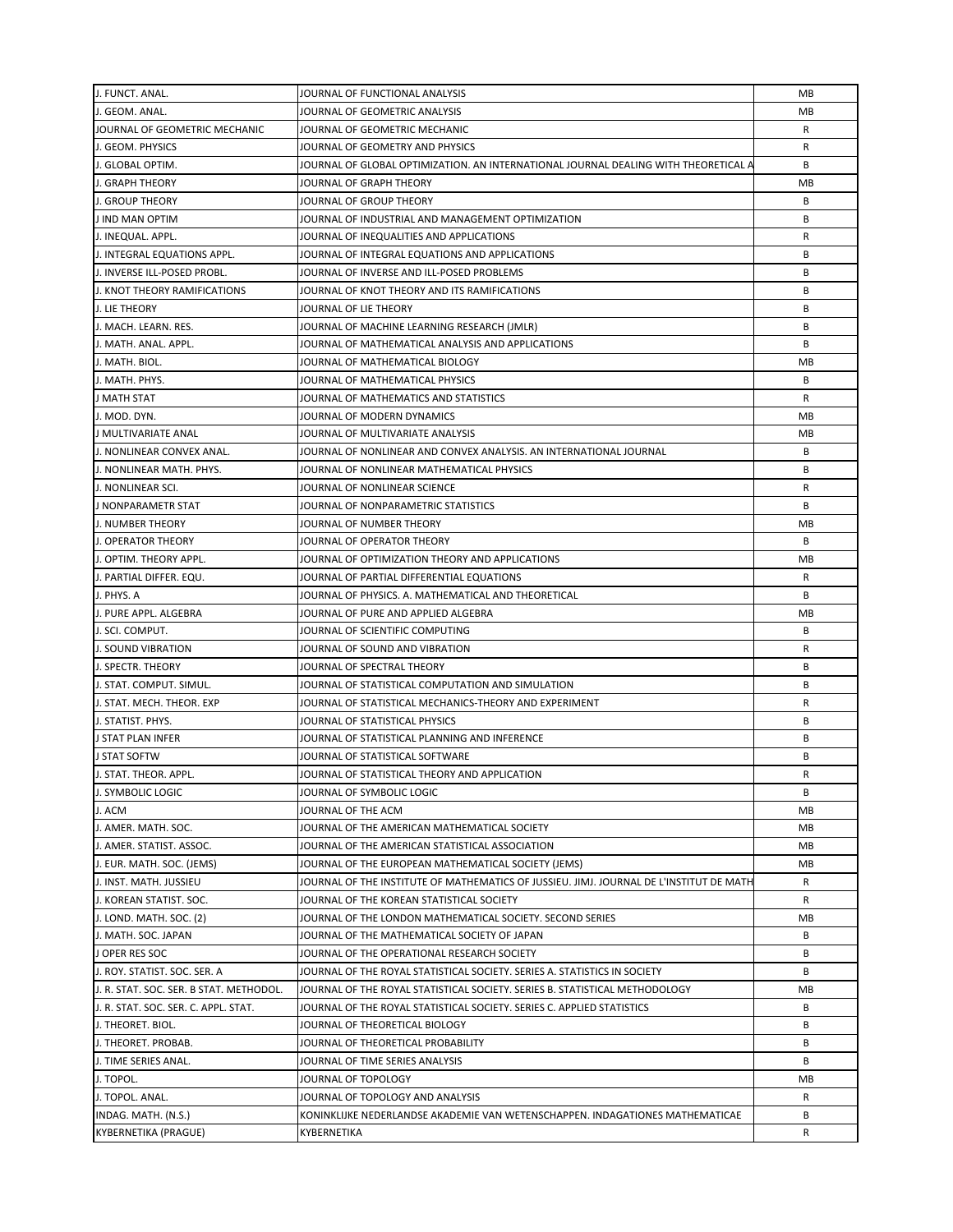|                                       | MAT. SOC. CULT. RIV. UNIONE MAT. ITAL. (I) LA MATEMATICA NELLA SOCIETÀ E NELLA CULTURA. RIVISTA DELLA UNIONE MATEMATICA ITALIANA | R  |
|---------------------------------------|----------------------------------------------------------------------------------------------------------------------------------|----|
| ENSEIGN. MATH. (2)                    | L'ENSEIGNEMENT MATHÉMATIQUE. REVUE INTERNATIONALE. 2E SÉRIE                                                                      | B  |
| LETT. MATH. PHYS.                     | LETTERS IN MATHEMATICAL PHYSICS. A JOURNAL FOR THE RAPID DISSEMINATION OF SHORT CONT                                             | B  |
| LIFETIME DATA ANAL                    | LIFETIME DATA ANALYSIS                                                                                                           | R  |
| LINEAR ALGEBRA APPL.                  | LINEAR ALGEBRA AND ITS APPLICATIONS                                                                                              | B  |
| LINEAR MULTILINEAR ALGEBRA            | LINEAR AND MULTILINEAR ALGEBRA                                                                                                   | B  |
| LOG. J. IGPL                          | LOGIC JOURNAL OF THE IGPL. INTEREST GROUP IN PURE AND APPLIED LOGICS                                                             | R  |
| M2AN MATH. MODEL. NUMER. ANAL.        | M2AN. MATHEMATICAL MODELLING AND NUMERICAL ANALYSIS                                                                              | B  |
| MANUSCRIPTA MATH.                     | MANUSCRIPTA MATHEMATICA                                                                                                          | B  |
| <b>MARKOV PROCESS. RELATED FIELDS</b> | MARKOV PROCESSES AND RELATED FIELDS                                                                                              | R  |
|                                       |                                                                                                                                  | R  |
|                                       | MATCH COMMUN. MATH. COMPUT. CHEM  MATCH. COMMUNICATIONS IN MATHEMATICAL AND IN COMPUTER CHEMISTRY                                |    |
| MAT. CONTEMP.                         | MATEMÁTICA CONTEMPORÂNEA                                                                                                         | R  |
| MATH. SCAND.                          | MATHEMATICA SCANDINAVICA                                                                                                         | B  |
| MATH. SLOVACA                         | MATHEMATICA SLOVACA                                                                                                              | R  |
| MATH. COMPUT. MODELLING               | MATHEMATICAL AND COMPUTER MODELLING                                                                                              | R  |
| MATH. COMPUT. MODEL. DYN. SYST.       | MATHEMATICAL AND COMPUTER MODELLING OF DYNAMICAL SYSTEMS. METHODS, TOOLS AND A                                                   | R  |
| MATH. BIOSCI.                         | MATHEMATICAL BIOSCIENCES                                                                                                         | B  |
| MATH. CONT. RELATED FIELDS            | MATHEMATICAL CONTROL AND RELATED FIELDS                                                                                          | R  |
| MATH. GEOSCI.                         | MATHEMATICAL GEOSCIENCES                                                                                                         | R  |
| MATH. METHODS APPL. SCI.              | MATHEMATICAL METHODS IN THE APPLIED SCIENCES                                                                                     | B  |
| MATH. METHODS OPER. RES.              | MATHEMATICAL METHODS OF OPERATIONS RESEARCH                                                                                      | B  |
| MATH. METHODS STATIST.                | MATHEMATICAL METHODS OF STATISTICS                                                                                               | B  |
| MATH. MODEL. NAT. PHENOM.             | MATHEMATICAL MODELLING OF NATURAL PHENOMENA                                                                                      | R  |
| MATH. MODELS METHODS APPL. SCI.       | MATHEMATICAL MODELS AND METHODS IN APPLIED SCIENCES                                                                              | B  |
| MATH. NOTES                           | <b>MATHEMATICAL NOTES</b>                                                                                                        | R  |
| MATH. PHYS. ANAL. GEOM.               | MATHEMATICAL PHYSICS, ANALYSIS AND GEOMETRY. AN INTERNATIONAL JOURNAL DEVOTED TO T                                               | B  |
| MATH. POPUL. STUD.                    | MATHEMATICAL POPULATION STUDIES. AN INTERNATIONAL JOURNAL OF MATHEMATICAL DEMOGI                                                 | R  |
| MATH. PROBL. ENG.                     | MATHEMATICAL PROBLEMS IN ENGINEERING                                                                                             | R  |
| MATH. PROC. CAMBRIDGE PHILOS. SOC.    | MATHEMATICAL PROCEEDINGS OF THE CAMBRIDGE PHILOSOPHICAL SOCIETY                                                                  | В  |
| MATH. PROGRAM.                        | MATHEMATICAL PROGRAMMING COMPUTATION. A PUBLICATION OF THE MATHEMATICAL OPTIMI.                                                  | MB |
| MATH. RES. LETT.                      | MATHEMATICAL RESEARCH LETTERS                                                                                                    | MB |
|                                       |                                                                                                                                  |    |
| MATH. COMP.                           | MATHEMATICS OF COMPUTATION                                                                                                       | MB |
| MATH. CONTROL SIGNALS SYSTEMS         | MATHEMATICS OF CONTROL, SIGNALS, AND SYSTEMS                                                                                     | R  |
| MATH. OPER. RES.                      | MATHEMATICS OF OPERATIONS RESEARCH                                                                                               | MB |
| MATHEMATIKA                           | MATHEMATIKA. A JOURNAL OF PURE AND APPLIED MATHEMATICS                                                                           | R  |
| MATH. ANN.                            | MATHEMATISCHE ANNALEN                                                                                                            | MB |
| MATH. NACHR.                          | MATHEMATISCHE NACHRICHTEN                                                                                                        | B  |
| MATH. Z.                              | MATHEMATISCHE ZEITSCHRIFT                                                                                                        | MB |
| <b>MECCANICA</b>                      | MECCANICA. INTERNATIONAL JOURNAL OF THEORETICAL AND APPLIED MECHANICS                                                            | R  |
| MEDITERR. J. MATH.                    | MEDITERRANEAN JOURNAL OF MATHEMATICS                                                                                             | R  |
| MICHIGAN MATH. J.                     | MICHIGAN MATHEMATICAL JOURNAL                                                                                                    | B  |
| MILAN J. MATH.                        | MILAN JOURNAL OF MATHEMATICS                                                                                                     | R  |
| MISKOLC MATH. NOTES                   | MISKOLC MATHEMATICAL NOTES. A PUBLICATION OF THE UNIVERSITY OF MISKOLC                                                           | R  |
| MLQ MATH. LOG. Q.                     | MLQ. MATHEMATICAL LOGIC QUARTERLY                                                                                                | B  |
| MONATSH. MATH. PHYS.                  | MONATSHEFTE FÜR MATHEMATIK UND PHYSIK                                                                                            | B  |
| MOSC. MATH. J.                        | MOSCOW MATHEMATICAL JOURNAL                                                                                                      | MВ |
| MULTISCALE MODEL. SIMUL.              | MULTISCALE MODELING & SIMULATION. A SIAM INTERDISCIPLINARY JOURNAL                                                               | MB |
| NAGOYA MATH. J.                       | NAGOYA MATHEMATICAL JOURNAL                                                                                                      | В  |
| NAT. RESOUR. MODEL.                   | NATURAL RESOURCE MODELING                                                                                                        | R  |
| NETW. HETEROG. MEDIA                  | NETWORKS AND HETEROGENEOUS MEDIA                                                                                                 | B  |
| NETW. SPAT. ECON.                     | NETWORKS AND SPATIAL ECONOMICS                                                                                                   | R  |
| <b>NETWORKS</b>                       | NETWORKS. AN INTERNATIONAL JOURNAL                                                                                               | B  |
| NEW YORK J. MATH.                     | NEW YORK JOURNAL OF MATHEMATICS                                                                                                  | R  |
|                                       | NODEA NONLINEAR DIFFERENTIAL EQUATIO NODEA. NONLINEAR DIFFERENTIAL EQUATIONS AND APPLICATIONS                                    | В  |
| NONLINEAR ANAL. REAL WORLD APPL.      | NONLINEAR ANALYSIS. REAL WORLD APPLICATIONS. AN INTERNATIONAL MULTIDISCIPLINARY JOUR                                             | R  |
| NONLINEAR ANAL.                       | NONLINEAR ANALYSIS. THEORY, METHODS & APPLICATIONS. AN INTERNATIONAL MULTIDISCIPLINA                                             | В  |
|                                       | NONLINEAR DYNAMICS AND SYSTEMS THEO NONLINEAR DYNAMICS AND SYSTEMS THEORY. AN INTERNATIONAL JOURNAL OF RESEARCH AND S            | R  |
|                                       |                                                                                                                                  |    |
| NONLINEAR OSCIL. (N.Y.)               | NONLINEAR OSCILLATIONS (NEW YORK)                                                                                                | R  |
| NONLINEAR STUD.                       | NONLINEAR STUDIES                                                                                                                | R  |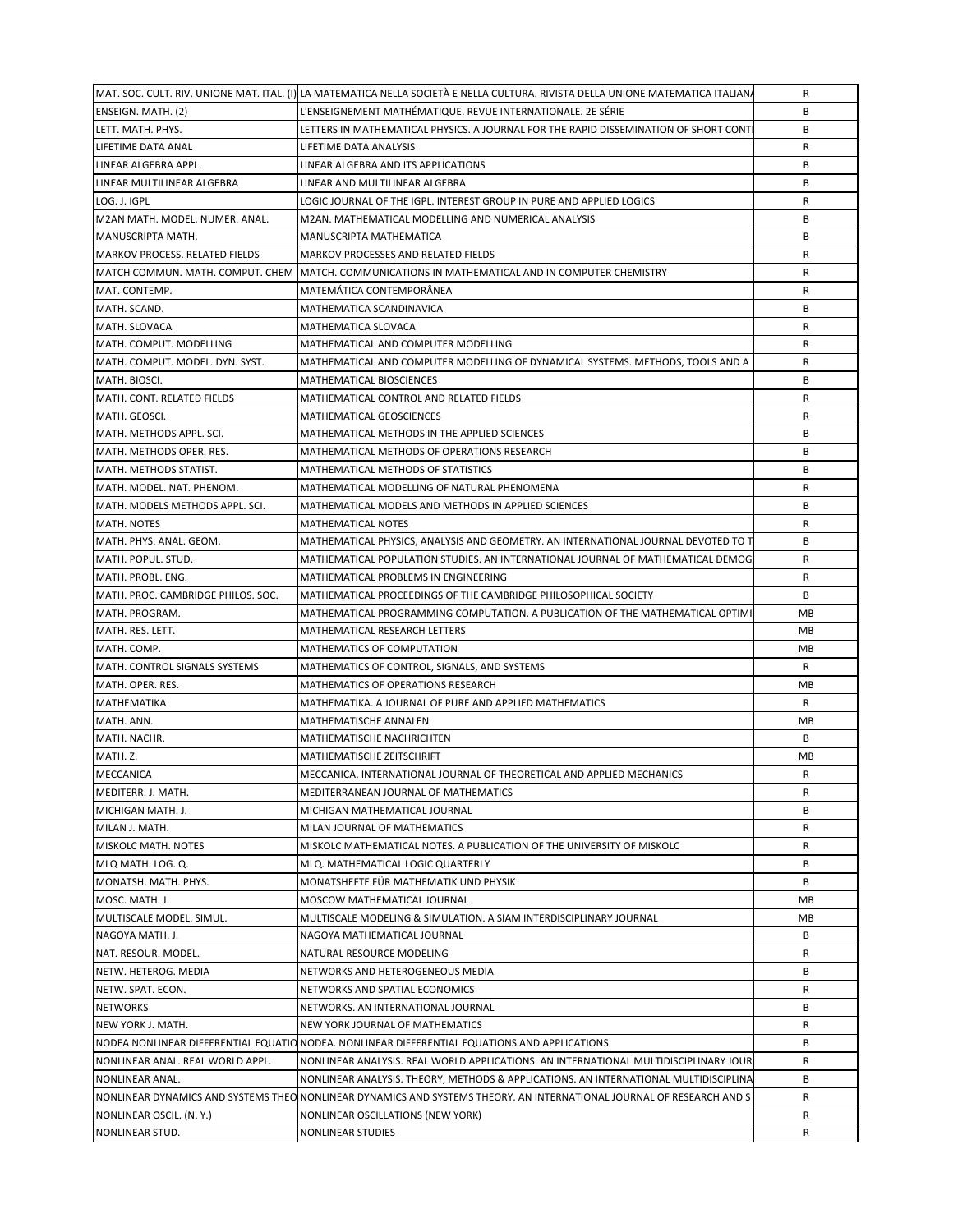| NONLINEARITY                         | NONLINEARITY                                                                                                                   | MB |
|--------------------------------------|--------------------------------------------------------------------------------------------------------------------------------|----|
| N AM ACTUARIAL J                     | NORTH AMERICAN ACTUARIAL JOURNAL                                                                                               | B  |
| NUMER ALG. CONTR. OPTIM.             | NUMERICAL ALGEBRA, CONTROL AND OPTIMIZATION                                                                                    | R  |
| NUMER. ALGORITHMS                    | NUMERICAL ALGORITHMS                                                                                                           | B  |
| NUMER. FUNCT. ANAL. OPTIM.           | NUMERICAL FUNCTIONAL ANALYSIS AND OPTIMIZATION. AN INTERNATIONAL JOURNAL                                                       | B  |
| NUMER. LINEAR ALGEBRA APPL.          | NUMERICAL LINEAR ALGEBRA WITH APPLICATIONS                                                                                     | B  |
|                                      | NUMER. METHODS PARTIAL DIFFERENTIAL E NUMERICAL METHODS FOR PARTIAL DIFFERENTIAL EQUATIONS. AN INTERNATIONAL JOURNAL           | B  |
| NUMER. MATH.                         | NUMERISCHE MATHEMATIK                                                                                                          | MB |
| OPEN JOURNAL OF STATISTICS           | OPEN JOURNAL OF STATISTICS                                                                                                     | R  |
| OPEN SYST. INF. DYN.                 | OPEN SYSTEMS & INFORMATION DYNAMICS                                                                                            | B  |
| <b>OPERATIONAL RESEARCH</b>          | OPERATIONAL RESEARCH                                                                                                           | R  |
| <b>OPER RES</b>                      | <b>OPERATIONS RESEARCH</b>                                                                                                     | B  |
| OPER. RES. LETT.                     | <b>OPERATIONS RESEARCH LETTERS</b>                                                                                             | B  |
| <b>OPER. MATRICES</b>                | <b>OPERATORS AND MATRICES</b>                                                                                                  | R  |
| OPTIMAL CONTROL APPL. METHODS        | OPTIMAL CONTROL APPLICATIONS & METHODS                                                                                         | R  |
| <b>OPTIM ENG</b>                     | OPTIMIZATION AND ENGINEERING                                                                                                   | B  |
| <b>OPTIMIZATION LETTERS</b>          | OPTIMIZATION LETTERS                                                                                                           | B  |
| OPTIM METHOD SOFTW                   |                                                                                                                                | B  |
|                                      | OPTIMIZATION METHODS AND SOFTWARE                                                                                              |    |
| <b>OPTIMIZATION</b>                  | OPTIMIZATION. A JOURNAL OF MATHEMATICAL PROGRAMMING AND OPERATIONS RESEARCH                                                    | B  |
| OSAKA J MATH                         | OSAKA JOURNAL OF MATHEMATICS                                                                                                   | R  |
| PACIFIC J. MATH.                     | PACIFIC JOURNAL OF MATHEMATICS                                                                                                 | B  |
| PAC J OPTIM                          | PACIFIC JOURNAL OF OPTIMIZATION                                                                                                | B  |
| PAKISTAN J. STATIST.                 | PAKISTAN JOURNAL OF STATISTICS                                                                                                 | R  |
| PAMM                                 | PAMM PROCCEDINGS IN APPLIED MATHEMATICS AND MECHANICS                                                                          | R  |
| PATTERN RECOGN LETT                  | PATTERN RECOGNITION LETTERS                                                                                                    | R  |
| PERIOD. MATH. HUNGAR.                | PERIODICA MATHEMATICA HUNGARICA. JOURNAL OF THE JANOS BOLYAI MATHEMATICAL SOCIETY                                              | R  |
| PHARM STAT                           | PHARMACEUTICAL STATISTICS                                                                                                      | R  |
| PHILOS. TRANS. R. SOC. B BIOL. SCI.  | PHILOSOPHICAL TRANSACTIONS OF THE ROYAL SOCIETY B: BIOLOGICAL SCIENCES                                                         | B  |
|                                      | PHILOS. TRANS. R. SOC. LOND. SER. A MATH PHILOSOPHICAL TRANSACTIONS OF THE ROYAL SOCIETY OF LONDON. SERIES A. MATHEMATICAL, PH | B  |
| PHYS. A                              | PHYSICA A. STATISTICAL MECHANICS AND ITS APPLICATIONS                                                                          | R  |
| PHYS. REV. D                         | PHYSICAL REVIEW D. PARTICLES, FIELDS, GRAVITATION, AND COSMOLOGY                                                               | R  |
| <b>PHYS. REV. E (3)</b>              | PHYSICAL REVIEW E. STATISTICAL, NONLINEAR, AND SOFT MATTER PHYSICS                                                             | R  |
| PHYS. REV. LETT.                     | PHYSICAL REVIEW LETTERS                                                                                                        | B  |
| PHYSICS IN MEDICINE AND BIOLOGY      | PHYSICS IN MEDICINE AND BIOLOGY                                                                                                | R  |
| PHYS. LETT. A                        | PHYSICS LETTERS. A                                                                                                             | R  |
| <b>PLOS ONE</b>                      | PLOS ONE                                                                                                                       | B  |
| POTENTIAL ANAL.                      | POTENTIAL ANALYSIS. AN INTERNATIONAL JOURNAL DEVOTED TO THE INTERACTIONS BETWEEN PO                                            | B  |
| PROBAB. THEORY RELATED FIELDS        | PROBABILITY THEORY AND RELATED FIELDS                                                                                          | MB |
| <b>IPROC. AMER. MATH. SOC.</b>       | PROCEEDINGS OF THE AMERICAN MATHEMATICAL SOCIETY                                                                               | B  |
| PROC. LOND. MATH. SOC. (3)           | PROCEEDINGS OF THE LONDON MATHEMATICAL SOCIETY. THIRD SERIES                                                                   | MВ |
| PROC. ROY. SOC. EDINBURGH SECT. A    | PROCEEDINGS OF THE ROYAL SOCIETY OF EDINBURGH. SECTION A. MATHEMATICS                                                          | B  |
|                                      | PROC. R. SOC. LOND. SER. A MATH. PHYS. ENPROCEEDINGS OF THE ROYAL SOCIETY OF LONDON. SERIES A. MATHEMATICAL, PHYSICAL AND EN   | R  |
| <b>PROYECCIONES</b>                  | PROYECCIONES. JOURNAL OF MATHEMATICS                                                                                           | R  |
| <b>PSYCHOMETRIKA</b>                 | PSYCHOMETRIKA                                                                                                                  | В  |
| PUBL. MATH. INST. HAUTES ÉTUDES SCI. | PUBLICATIONS MATHÉMATIQUES. INSTITUT DE HAUTES ÉTUDES SCIENTIFIQUES                                                            | MB |
| PUBL. RES. INST. MATH. SCI.          | PUBLICATIONS OF THE RESEARCH INSTITUTE FOR MATHEMATICAL SCIENCE                                                                | B  |
| PURE APPL. MATH. Q.                  | PURE AND APPLIED MATHEMATICS QUARTERLY                                                                                         | B  |
| QUAL. THEORY DYN. SYST.              | QUALITATIVE THEORY OF DYNAMICAL SYSTEMS                                                                                        | R  |
| QUART. APPL. MATH.                   | <b>QUARTERLY OF APPLIED MATHEMATICS</b>                                                                                        | B  |
| RAMANUJAN J.                         | RAMANUJAN JOURNAL. AN INTERNATIONAL JOURNAL DEVOTED TO THE AREAS OF MATHEMATICS                                                | R  |
| RANDOM OPER. STOCH. EQU.             | RANDOM OPERATORS AND STOCHASTIC EQUATIONS                                                                                      | R  |
| RANDOM STRUCTURES ALGORITHMS         | RANDOM STRUCTURES & ALGORITHMS                                                                                                 | MВ |
| REGUL. CHAOTIC DYN.                  | REGULAR AND CHAOTIC DYNAMICS. INTERNATIONAL SCIENTIFIC JOURNAL                                                                 | R  |
| REND. CIRC. MAT. PALERMO (2)         | RENDICONTI DEL CIRCOLO MATEMATICO DI PALERMO. SECOND SERIES                                                                    | R  |
| REND. SEMIN. MAT. UNIV. PADOVA       | RENDICONTI DEL SEMINARIO MATEMATICO DELLA UNIVERSITÀ DI PADOVA                                                                 | R  |
|                                      | REND. SEMIN. MAT. UNIV. POLITEC. TORINO RENDICONTI DEL SEMINARIO MATEMATICO. UNIVERSITÀ E POLITECNICO TORINO                   | R  |
| REND. ISTIT. MAT. UNIV. TRIESTE      | RENDICONTI DELL'ISTITUTO DI MATEMATICA DELL'UNIVERSITÀ DI TRIESTE. AN INTERNATIONAL JOU                                        | R  |
| REP. MATH. PHYS.                     | REPORTS ON MATHEMATICAL PHYSICS                                                                                                | R  |
| <b>REP. THEORY</b>                   | REPRESENTATION THEORY                                                                                                          | B  |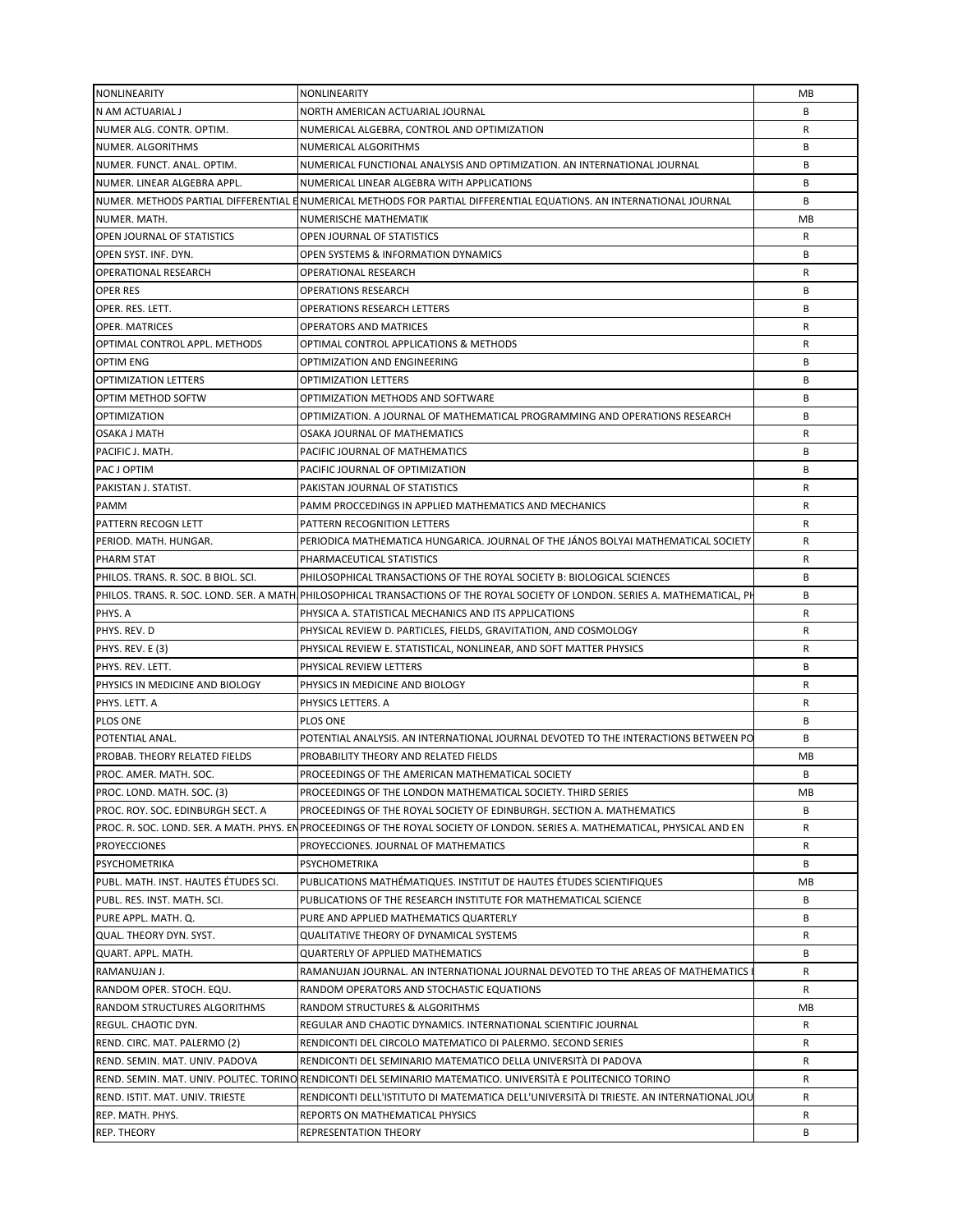| <b>RESULTS IN MATHEMATICS</b>                         | <b>RESULTS IN MATHEMATICS</b>                                                                                                                                     | R       |
|-------------------------------------------------------|-------------------------------------------------------------------------------------------------------------------------------------------------------------------|---------|
| REV. MATH. PHYS.                                      | REVIEWS IN MATHEMATICAL PHYSICS. A JOURNAL FOR BOTH REVIEW AND ORIGINAL RESEARCH PA                                                                               | B       |
| REV. COLOMBIANA ESTADÍST.                             | REVISTA COLOMBIANA DE ESTADÍSTICA                                                                                                                                 | R       |
| REV. R. ACAD. CIENC. EXACTAS FÍS. NAT.                | REVISTA DE LA REAL ACADEMIA DE CIENCIAS EXACTAS, FÍSICAS Y NATURALES. SERIE A. MATEMA                                                                             | R       |
| SER. A<br><b>INTEGRACION</b>                          |                                                                                                                                                                   |         |
|                                                       | REVISTA INTEGRACION<br>REVISTA MATEMÁTICA COMPLUTENSE                                                                                                             | R       |
| REV. MAT. COMPLUT.                                    |                                                                                                                                                                   | R       |
| REV. MAT. IBEROAM.                                    | REVISTA MATEMÁTICA IBEROAMERICANA                                                                                                                                 | MВ      |
| <b>REVSTAT</b>                                        | REVSTAT STATISTICAL JOURNAL<br>ROSSIĬSKAYA AKADEMIYA NAUK. ALGEBRA I ANALIZ                                                                                       | R<br>B  |
| ALGEBRA I ANALIZ<br><b>SCAND J STAT</b>               | SCANDINAVIAN JOURNAL OF STATISTICS                                                                                                                                | МB      |
|                                                       | SCIENTIA. SERIES A. MATHEMATICAL SCIENCES. NEW SERIES                                                                                                             | R       |
| SCI. SER. A MATH. SCI. (N.S.)<br>SELECTA MATH. (N.S.) | SELECTA MATHEMATICA. NEW SERIES                                                                                                                                   | МB      |
|                                                       |                                                                                                                                                                   | B       |
| <b>SEMIGROUP FORUM</b>                                | SEMIGROUP FORUM<br>SERDICA. MATHEMATICAL JOURNAL. SERDIKA. MATEMATICHESKO SPISANIE                                                                                | R       |
| SERDICA MATH. J.                                      | SET-VALUED AND VARIATIONAL ANALYSIS                                                                                                                               | B       |
| SET-VALUED ANAL.                                      |                                                                                                                                                                   | B       |
| SIAM J. APPL. DYN. SYST.                              | SIAM JOURNAL ON APPLIED DYNAMICAL SYSTEMS                                                                                                                         | МB      |
| SIAM J. APPL. MATH.<br>SIAM J. COMPUT.                | SIAM JOURNAL ON APPLIED MATHEMATICS<br>SIAM JOURNAL ON COMPUTING                                                                                                  | МB      |
| SIAM J. CONTROL OPTIM.                                |                                                                                                                                                                   | MВ      |
| SIAM J. DISCRETE MATH.                                | SIAM JOURNAL ON CONTROL AND OPTIMIZATION<br>SIAM JOURNAL ON DISCRETE MATHEMATICS                                                                                  |         |
| SIAM J. FINANCIAL MATH.                               | SIAM JOURNAL ON FINANCIAL MATHEMATICS                                                                                                                             | MВ<br>B |
|                                                       |                                                                                                                                                                   | B       |
| SIAM J. IMAGING SCI.<br>SIAM J. MATH. ANAL.           | SIAM JOURNAL ON IMAGING SCIENCES                                                                                                                                  |         |
|                                                       | SIAM JOURNAL ON MATHEMATICAL ANALYSIS<br>SIAM JOURNAL ON MATRIX ANALYSIS AND APPLICATIONS                                                                         | MВ      |
| SIAM J. MATRIX ANAL APPL.                             | SIAM JOURNAL ON NUMERICAL ANALYSIS                                                                                                                                | МB      |
| SIAM J. NUMER. ANAL.                                  |                                                                                                                                                                   | МB      |
| SIAM J. OPTIM.                                        | SIAM JOURNAL ON OPTIMIZATION                                                                                                                                      | MВ      |
| SIAM J. SCI. COMPUT.                                  | SIAM JOURNAL ON SCIENTIFIC COMPUTING                                                                                                                              | MВ      |
| SIAM REV.                                             | <b>SIAM REVIEW</b>                                                                                                                                                | МB<br>B |
| SIAM/ASA J. UNCERTAIN. QUANTIF.                       | SIAM/ASA JOURNAL ON UNCERTAINTY QUANTIFICATION                                                                                                                    | R       |
|                                                       | SIGMA SYMMETRY INTEGRABILITY GEOM. MSIGMA. SYMMETRY, INTEGRABILITY AND GEOMETRY. METHODS AND APPLICATIONS<br>SOCIEDAD MATEMÁTICA MEXICANA. BOLETÍN. TERCERA SERIE | R       |
| BOL. SOC. MAT. MEXICANA (3)<br>SORT                   | SORT. STATISTICS AND OPERATIONS RESEARCH TRANSACTIONS                                                                                                             | R       |
| <b>SPATIAL STAT</b>                                   | <b>SPATIAL STATISTICS</b>                                                                                                                                         | R       |
| <b>STAT NEERL</b>                                     | STATISTICA NEERLANDICA                                                                                                                                            | B       |
| STATIST. SINICA                                       | STATISTICA SINICA                                                                                                                                                 | B       |
| STAT. METHODOL.                                       | STATISTICAL METHODOLOGY                                                                                                                                           | R       |
| STAT. METHODS APPL.                                   | STATISTICAL METHODS & APPLICATIONS. JOURNAL OF THE ITALIAN STATISTICAL SOCIETY                                                                                    | R       |
| STAT. MODEL.                                          | STATISTICAL MODELLING. AN INTERNATIONAL JOURNAL                                                                                                                   | B       |
| STATIST. PAPERS                                       | STATISTICAL PAPERS                                                                                                                                                | В       |
| STATIST. SCI.                                         | STATISTICAL SCIENCE. A REVIEW JOURNAL OF THE INSTITUTE OF MATHEMATICAL STATISTICS                                                                                 | MВ      |
| STATIST. PROBAB. LETT.                                | STATISTICS & PROBABILITY LETTERS                                                                                                                                  | R       |
| <b>STAT COMPUT</b>                                    | STATISTICS AND COMPUTING                                                                                                                                          | МB      |
| <b>STAT PROBABIL LETT</b>                             | STATISTICS AND PROBABILITY LETTERS                                                                                                                                | R       |
| STAT. MED.                                            | STATISTICS IN MEDICINE                                                                                                                                            | В       |
| <b>STATISTICS</b>                                     | STATISTICS. A JOURNAL OF THEORETICAL AND APPLIED STATISTICS                                                                                                       | В       |
| STOCH. ENVIRON. RES. RISK ASSESS.                     | STOCHASTIC ENVIRONMENTAL RESEARCH AND RISK ASSESSMENT (SERRA)                                                                                                     | R       |
| STOCH. MODELS                                         | STOCHASTIC MODELS                                                                                                                                                 | R       |
| STOCHASTIC PROCESS. APPL.                             | STOCHASTIC PROCESSES AND THEIR APPLICATIONS                                                                                                                       | МB      |
| STOCH. DYN.                                           | STOCHASTICS AND DYNAMICS                                                                                                                                          | В       |
| <b>STOCHASTICS</b>                                    | STOCHASTICS. AN INTERNATIONAL JOURNAL OF PROBABILITY AND STOCHASTIC PROCESSES                                                                                     | R       |
| STRUCT. MULTIDISCIP. OPTIM.                           | STRUCTURAL AND MULTIDISCIPLINARY OPTIMIZATION                                                                                                                     | R       |
| STUDIA MATH.                                          | STUDIA MATHEMATICA                                                                                                                                                | В       |
| STUDIA SCI. MATH. HUNGAR.                             | STUDIA SCIENTIARUM MATHEMATICARUM HUNGARICA. A QUARTERLY OF THE HUNGARIAN ACADE                                                                                   | R       |
| SURV. METHODOL.                                       | SURVEY METHODOLOGY                                                                                                                                                | R       |
| SYSTEMS CONTROL LETT.                                 | SYSTEMS & CONTROL LETTERS                                                                                                                                         | B       |
| TAIWANESE J. MATH.                                    | TAIWANESE JOURNAL OF MATHEMATICS                                                                                                                                  | R       |
| <b>TECHNOMETRICS</b>                                  | TECHNOMETRICS. A JOURNAL OF STATISTICS FOR THE PHYSICAL, CHEMICAL AND ENGINEERING SCIE                                                                            | В       |
| <b>TEST</b>                                           | TEST                                                                                                                                                              | В       |
|                                                       |                                                                                                                                                                   |         |